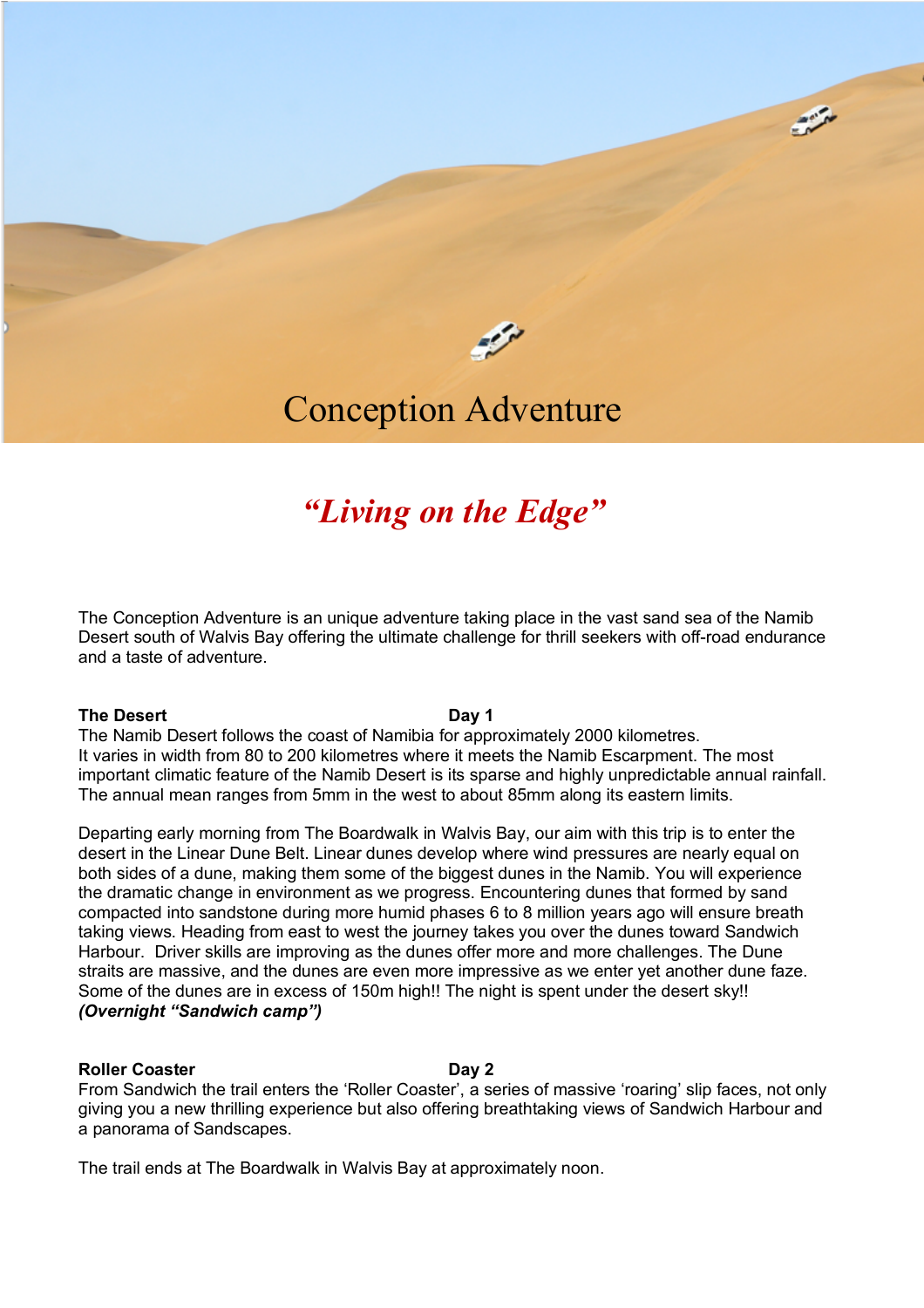# … at a glance

j



# *Conception Adventure Essentials*

The following items is mandatory for each participating vehicle:

- Spade
- 60 litres water for showering and use by the kitchen
- bottled water for drinking
- Tyre pressure gauge
- Toilet paper
- Plastic bags to carry waste (e.g. empty cool drink tins, etc)
- Brake fluid
- Gear oil
- Engine oil
- Fuses
- Spare V- Belt set
- Sufficient Petrol/Diesel to cover the distance **450KM**. Heavy sand driving conditions (+/- 3 km/litre and +/- 5 km/litre consumption for larger petrol and diesel engines respectively) will be experienced.
- Vehicle to be fitted with points to attach tow ropes both in front and at the rear. NB!!
- Empty/Available lighter plug socket– to be used with Communication radio
- All equipment and luggage must be strapped in and securely fastened
- Vehicle must be loaded in such a way to ensure that the vehicle is not "Top Heavy" e.g. only light items, camping gear on roof carriers
- 2 Large bags of firewood per vehicle.
- The trail passes through heavy dune area, which requires high flotation tyres ("fat takkies").

### **We supply:**

- Communication radios for all participating vehicles
- Meals (Only Tea/Coffee and fruit juices supplied with meals)
- "Communal" camping equipment (e.g. braai grid, cooking facilities & equipment, tables, wash-up facilities, shower, toilet etc.)